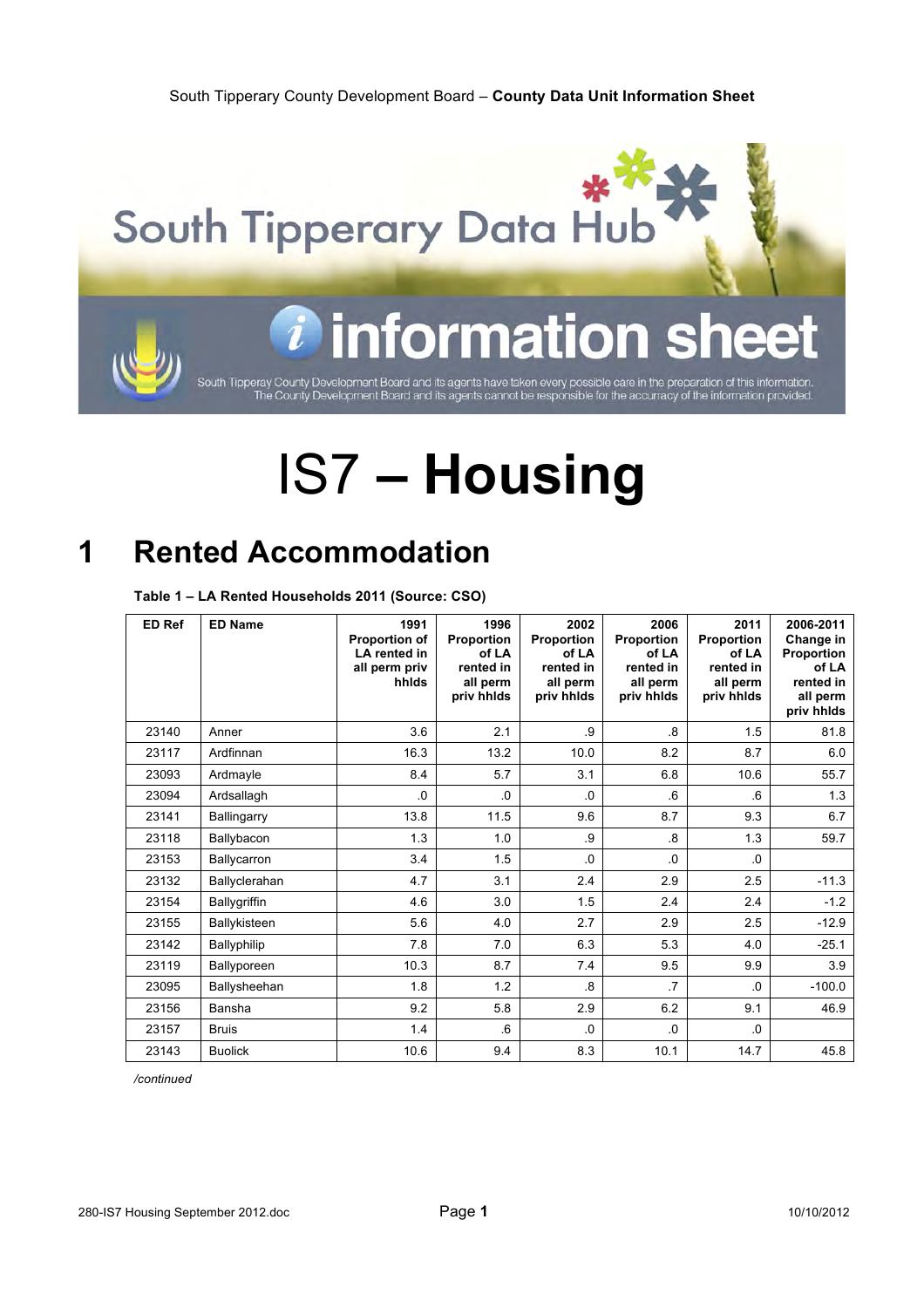| ED Ref | <b>ED Name</b>           | 1991<br><b>Proportion of</b><br>LA rented in<br>all perm priv<br>hhids | 1996<br>Proportion<br>of LA<br>rented in<br>all perm<br>priv hhlds | 2002<br>Proportion<br>of LA<br>rented in<br>all perm<br>priv hhlds | 2006<br>Proportion<br>of LA<br>rented in<br>all perm<br>priv hhlds | 2011<br>Proportion<br>of LA<br>rented in<br>all perm<br>priv hhlds | 2006-2011<br>Change in<br>Proportion<br>of LA<br>rented in<br>all perm<br>priv hhids |
|--------|--------------------------|------------------------------------------------------------------------|--------------------------------------------------------------------|--------------------------------------------------------------------|--------------------------------------------------------------------|--------------------------------------------------------------------|--------------------------------------------------------------------------------------|
| 23120  | <b>Burncourt</b>         | 9.6                                                                    | 10.1                                                               | 10.6                                                               | 10.1                                                               | 7.1                                                                | $-30.0$                                                                              |
| 23121  | Caher                    | 1.1                                                                    | 2.6                                                                | 3.6                                                                | 3.6                                                                | 5.4                                                                | 50.8                                                                                 |
| 23158  | Cappagh                  | 14.1                                                                   | 12.9                                                               | 11.9                                                               | 11.7                                                               | 10.3                                                               | $-11.4$                                                                              |
| 23089  | Carrick-On-Suir Rural    | 1.8                                                                    | 1.1                                                                | 6.6                                                                | 6.6                                                                | .6                                                                 | -4.8                                                                                 |
| 23083  | Carrick-On-Suir<br>Urban | 26.1                                                                   | 21.7                                                               | 18.0                                                               | 16.7                                                               | 18.2                                                               | 8.7                                                                                  |
| 23082  | Carrickbeg Urban         | 14.2                                                                   | 11.8                                                               | 9.9                                                                | 14.1                                                               | 15.8                                                               | 12.3                                                                                 |
| 23096  | <b>Cashel Rural</b>      | 7.9                                                                    | 5.4                                                                | 3.6                                                                | 3.0                                                                | 7.9                                                                | 160.4                                                                                |
| 23084  | Cashel Urban             | 15.0                                                                   | 14.2                                                               | 13.5                                                               | 13.3                                                               | 16.2                                                               | 21.7                                                                                 |
| 23122  | Clogheen                 | 11.3                                                                   | 11.2                                                               | 11.1                                                               | 7.6                                                                | 10.4                                                               | 36.5                                                                                 |
| 23097  | Clogher                  | $\overline{\mathbf{0}}$                                                | $\overline{\mathbf{8}}$                                            | 1.4                                                                | .0                                                                 | .0                                                                 |                                                                                      |
| 23159  | Clonbeg                  | 7.2                                                                    | 5.6                                                                | 4.2                                                                | 5.2                                                                | 6.8                                                                | 30.4                                                                                 |
| 23098  | Cloneen                  | 2.4                                                                    | 4.1                                                                | 5.5                                                                | 9.2                                                                | 6.8                                                                | $-25.8$                                                                              |
| 23085  | Clonmel East Urban       | 8.6                                                                    | 7.9                                                                | 7.4                                                                | 7.8                                                                | 8.8                                                                | 13.0                                                                                 |
| 23133  | <b>Clonmel Rural</b>     | 13.3                                                                   | 11.6                                                               | 10.4                                                               | 7.7                                                                | 7.9                                                                | 2.8                                                                                  |
| 23086  | Clonmel West Urban       | 17.6                                                                   | 15.3                                                               | 13.1                                                               | 15.8                                                               | 16.7                                                               | 5.7                                                                                  |
| 23099  | <b>Clonoulty East</b>    | 4.7                                                                    | 4.9                                                                | 5.0                                                                | 5.4                                                                | 5.4                                                                | $\cdot$                                                                              |
| 23100  | <b>Clonoulty West</b>    | 3.2                                                                    | 2.8                                                                | 2.4                                                                | 1.4                                                                | 2.6                                                                | 90.4                                                                                 |
| 23101  | Colman                   | 2.6                                                                    | 2.2                                                                | 1.9                                                                | .8                                                                 | 2.0                                                                | 151.7                                                                                |
| 23123  | Coolagarranroe           | .0                                                                     | $\cdot$ 3                                                          | .6                                                                 | 6.6                                                                | $.5\,$                                                             | $-6.6$                                                                               |
| 23102  | Cooleagh                 | .0                                                                     | $\overline{.7}$                                                    | 1.4                                                                | 2.3                                                                | 7.3                                                                | 218.8                                                                                |
| 23144  | Crohane                  | 1.8                                                                    | 1.6                                                                | 1.4                                                                | 1.3                                                                | 0.                                                                 | $-100.0$                                                                             |
| 23160  | Cullen                   | 3.7                                                                    | 4.1                                                                | 4.5                                                                | 5.0                                                                | 3.8                                                                | $-23.0$                                                                              |
| 23161  | Curraheen                | 3.5                                                                    | 5.2                                                                | 6.7                                                                | 2.8                                                                | 1.9                                                                | $-32.1$                                                                              |
| 23124  | Derrygrath               | 1.4                                                                    | 6.6                                                                | .0                                                                 | .0                                                                 | 0.                                                                 |                                                                                      |
| 23162  | Donohill                 | 1.1                                                                    | 2.4                                                                | 3.6                                                                | 1.4                                                                | 3.5                                                                | 153.9                                                                                |
| 23103  | Drangan                  | 7.1                                                                    | 6.6                                                                | 6.3                                                                | 8.3                                                                | 9.2                                                                | 11.6                                                                                 |
| 23163  | Drumwood                 | 1.8                                                                    | $\boldsymbol{.8}$                                                  | $\overline{\mathbf{0}}$                                            | .0                                                                 | 1.1                                                                |                                                                                      |
| 23164  | Emly                     | 12.0                                                                   | 10.9                                                               | 9.9                                                                | 9.4                                                                | 9.8                                                                | 5.2                                                                                  |
| 23145  | Farranrory               | 19.0                                                                   | 18.4                                                               | 17.8                                                               | 16.7                                                               | 16.6                                                               | $-6$                                                                                 |
| 23146  | Fennor                   | 2.8                                                                    | 2.7                                                                | 2.5                                                                | 1.7                                                                | 2.2                                                                | 29.7                                                                                 |
| 23104  | Fethard                  | 19.7                                                                   | 16.9                                                               | 14.5                                                               | 15.8                                                               | 16.1                                                               | 1.5                                                                                  |
| 23105  | Gaile                    | 6.9                                                                    | 6.9                                                                | 6.9                                                                | 3.8                                                                | 2.8                                                                | $-27.8$                                                                              |
| 23090  | Garrangibbon             | 15.2                                                                   | 11.0                                                               | 7.7                                                                | 9.9                                                                | 7.9                                                                | $-20.1$                                                                              |
| 23165  | Glengar                  | 1.3                                                                    | $6 \cdot$                                                          | 0.                                                                 | 1.2                                                                | 2.2                                                                | 78.3                                                                                 |
| 23166  | Golden                   | 14.2                                                                   | 9.4                                                                | 5.1                                                                | 6.6                                                                | 8.3                                                                | 26.4                                                                                 |
| 23106  | Graigue                  | 2.7                                                                    | 1.2                                                                | .0                                                                 | .0                                                                 | .0                                                                 |                                                                                      |
| 23107  | Graystown                | 2.4                                                                    | 2.5                                                                | 2.5                                                                | 3.8                                                                | 4.1                                                                | 10.1                                                                                 |
| 23134  | Inishlounaght            | 2.8                                                                    | 2.5                                                                | 2.2                                                                | 1.5                                                                | 4.5                                                                | 199.2                                                                                |
| 23135  | Kilcash                  | 2.8                                                                    | 1.8                                                                | 1.0                                                                | 1.9                                                                | $2.2\,$                                                            | 15.9                                                                                 |
| 23125  | Kilcommon                | 16.6                                                                   | 14.8                                                               | 13.3                                                               | 12.2                                                               | 13.7                                                               | 12.7                                                                                 |

*/continued*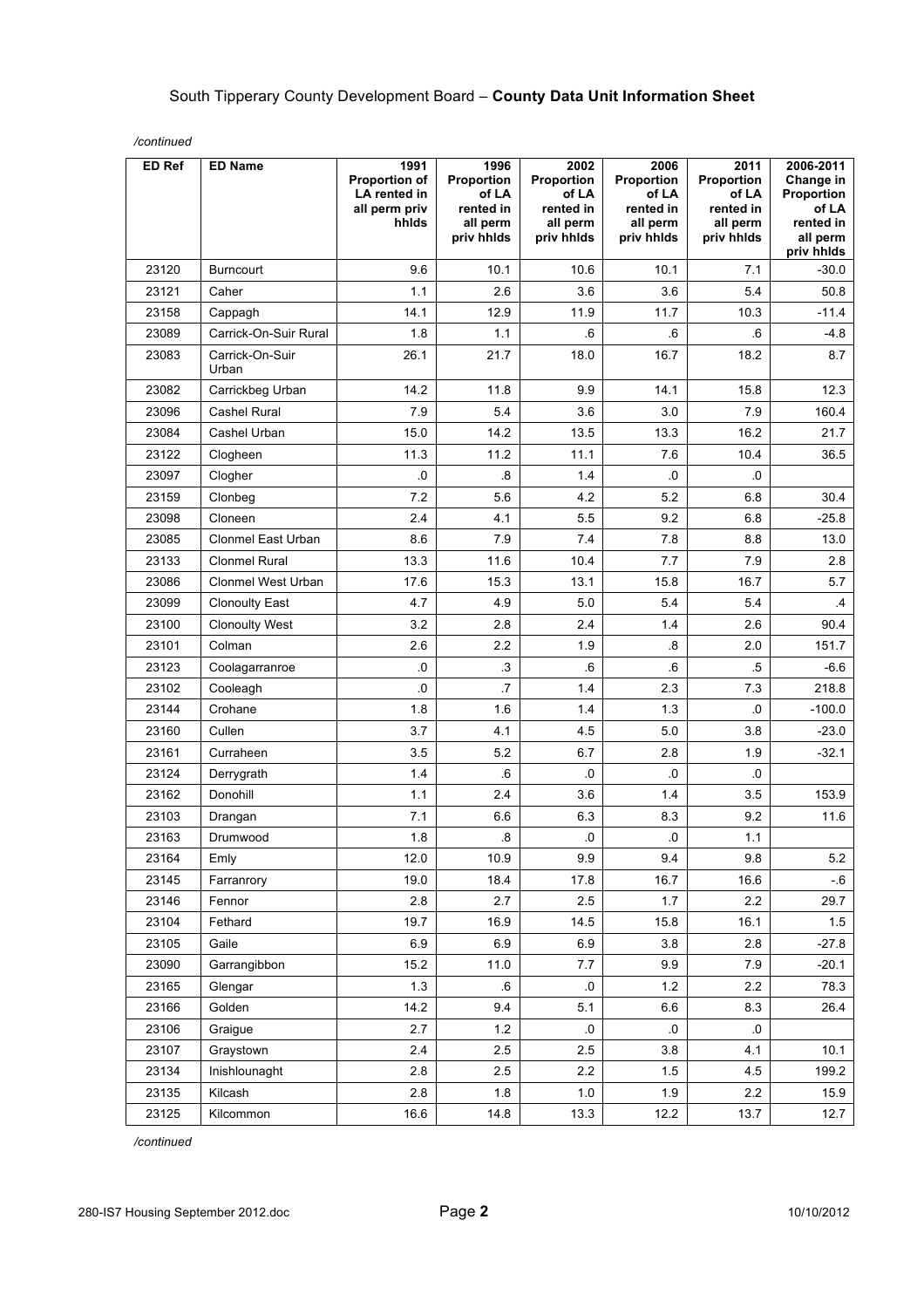| ED Ref | <b>ED Name</b>                 | 1991<br><b>Proportion of</b><br>LA rented in<br>all perm priv<br>hhids | 1996<br>Proportion<br>of LA<br>rented in<br>all perm<br>priv hhlds | 2002<br>Proportion<br>of LA<br>rented in<br>all perm<br>priv hhlds | 2006<br>Proportion<br>of LA<br>rented in<br>all perm<br>priv hhlds | 2011<br>Proportion<br>of LA<br>rented in<br>all perm<br>priv hhlds | 2006-2011<br>Change in<br>Proportion<br>of LA<br>rented in<br>all perm<br>priv hhlds |
|--------|--------------------------------|------------------------------------------------------------------------|--------------------------------------------------------------------|--------------------------------------------------------------------|--------------------------------------------------------------------|--------------------------------------------------------------------|--------------------------------------------------------------------------------------|
| 23147  | Kilcooly                       | 1.2                                                                    | 1.1                                                                | 1.0                                                                | 1.0                                                                | 3.0                                                                | 193.9                                                                                |
| 23126  | Kilcoran                       | .0                                                                     | .4                                                                 | $\boldsymbol{.8}$                                                  | 1.4                                                                | 1.2                                                                | $-17.2$                                                                              |
| 23167  | Kilfeakle                      | 2.3                                                                    | 1.0                                                                | .0                                                                 | $\cdot 0$                                                          | .6                                                                 |                                                                                      |
| 23168  | Killadriffe                    | 2.1                                                                    | 1.3                                                                | 6.6                                                                | .0                                                                 | 1.1                                                                |                                                                                      |
| 23108  | Killeenasteena                 | 1.3                                                                    | 6.                                                                 | .0                                                                 | 0.                                                                 | 0.                                                                 |                                                                                      |
| 23109  | Killenaule                     | 19.8                                                                   | 16.3                                                               | 13.6                                                               | 10.4                                                               | 12.6                                                               | 20.8                                                                                 |
| 23169  | Kilmucklin                     | 1.6                                                                    | 2.1                                                                | 2.6                                                                | 2.5                                                                | 4.4                                                                | 76.8                                                                                 |
| 23091  | Kilmurry                       | 6.2                                                                    | 6.9                                                                | 7.6                                                                | 6.0                                                                | 8.1                                                                | 35.9                                                                                 |
| 23110  | Kilpatrick                     | 12.8                                                                   | 10.0                                                               | 7.5                                                                | 4.9                                                                | 6.9                                                                | 39.6                                                                                 |
| 23701  | Kilsheelan/Killaloan           | 9.6                                                                    | 8.2                                                                | 7.0                                                                | 5.0                                                                | 9.2                                                                | 85.8                                                                                 |
| 23138  | Kiltinan                       | 6.3                                                                    | 3.9                                                                | 2.0                                                                | 2.0                                                                | 1.7                                                                | $-12.9$                                                                              |
| 23148  | Kilvemnon                      | 2.1                                                                    | 1.5                                                                | .9                                                                 | 1.8                                                                | 1.4                                                                | $-21.9$                                                                              |
| 23111  | Knockgraffon                   | 3.3                                                                    | 3.3                                                                | 3.3                                                                | 3.4                                                                | 4.6                                                                | 36.2                                                                                 |
| 23170  | Lattin                         | 4.0                                                                    | 2.7                                                                | 1.5                                                                | 7.0                                                                | 8.1                                                                | 16.5                                                                                 |
| 23139  | Lisronagh                      | 12.6                                                                   | 10.9                                                               | 9.8                                                                | 10.8                                                               | 13.0                                                               | 21.0                                                                                 |
| 23112  | Magorban                       | 5.0                                                                    | 3.2                                                                | 1.5                                                                | 3.1                                                                | 2.0                                                                | $-34.9$                                                                              |
| 23149  | Modeshil                       | 4.4                                                                    | 3.0                                                                | 1.9                                                                | 1.0                                                                | 1.8                                                                | 80.5                                                                                 |
| 23127  | Mortlestown                    | .9                                                                     | 1.5                                                                | 1.7                                                                | 11.7                                                               | 14.4                                                               | 22.9                                                                                 |
| 23150  | Mullinahone                    | 18.9                                                                   | 17.1                                                               | 15.3                                                               | 12.4                                                               | 14.6                                                               | 17.7                                                                                 |
| 23151  | New Birmingham                 | 18.0                                                                   | 15.6                                                               | 13.2                                                               | 15.8                                                               | 17.4                                                               | 10.4                                                                                 |
| 23128  | Newcastle                      | 6.0                                                                    | 7.6                                                                | 9.1                                                                | 5.4                                                                | 8.8                                                                | 62.4                                                                                 |
| 23092  | Newtown                        | 11.9                                                                   | 12.3                                                               | 12.6                                                               | 10.1                                                               | 9.4                                                                | $-7.6$                                                                               |
| 23113  | Nodstown                       | 6.8                                                                    | 4.5                                                                | 2.2                                                                | .6                                                                 | .5                                                                 | $-14.7$                                                                              |
| 23114  | Oughterleague                  | 6.6                                                                    | 7.3                                                                | 7.9                                                                | 6.7                                                                | 5.9                                                                | $-11.9$                                                                              |
| 23115  | Peppardstown                   | 16.5                                                                   | 11.0                                                               | 6.8                                                                | 9.4                                                                | 14.1                                                               | 50.6                                                                                 |
| 23152  | Poyntstown                     | 3.1                                                                    | 2.3                                                                | 1.5                                                                | 11.3                                                               | 9.9                                                                | $-12.5$                                                                              |
| 23171  | Rathlynin                      | 2.5                                                                    | 3.0                                                                | 3.4                                                                | 1.9                                                                | 2.4                                                                | 24.8                                                                                 |
| 23172  | Rodus                          | 6.3                                                                    | 3.9                                                                | 1.3                                                                | 1.3                                                                | 1.1                                                                | $-15.6$                                                                              |
| 23173  | Shronell                       | 6.2                                                                    | 4.6                                                                | 3.0                                                                | 2.5                                                                | 3.1                                                                | 24.9                                                                                 |
| 23174  | Solloghodbeg                   | 3.5                                                                    | 1.7                                                                | .0                                                                 | 0.                                                                 | $\cdot$                                                            |                                                                                      |
| 23175  | Templeneiry                    | 1.8                                                                    | 1.3                                                                | .9                                                                 | $\cdot 0$                                                          | 3.4                                                                |                                                                                      |
| 23176  | Thomastown                     | 2.1                                                                    | 5.6                                                                | 8.4                                                                | 6.0                                                                | 8.1                                                                | 35.5                                                                                 |
| 23087  | Tipperary East Urban           | 31.7                                                                   | 27.4                                                               | 23.4                                                               | 25.8                                                               | 24.4                                                               | $-5.3$                                                                               |
| 23177  | <b>Tipperary Rural</b>         | $\boldsymbol{.8}$                                                      | $\cdot$ 3                                                          | 0.                                                                 | .7                                                                 | 6.4                                                                | 879.0                                                                                |
| 23088  | <b>Tipperary West</b><br>Urban | 11.2                                                                   | 8.8                                                                | 6.5                                                                | $7.2\,$                                                            | 9.1                                                                | 26.6                                                                                 |
| 23129  | Tubbrid                        | 2.9                                                                    | 3.4                                                                | 3.8                                                                | 4.3                                                                | 3.3                                                                | $-21.7$                                                                              |
| 23130  | Tullaghmelan                   | 2.5                                                                    | 4.1                                                                | 5.2                                                                | 6.2                                                                | 7.2                                                                | 15.9                                                                                 |
| 23131  | Tullaghorton                   | $3.2\,$                                                                | 1.5                                                                | 0.                                                                 | $\cdot$ 0.                                                         | 0.                                                                 |                                                                                      |

*/continued*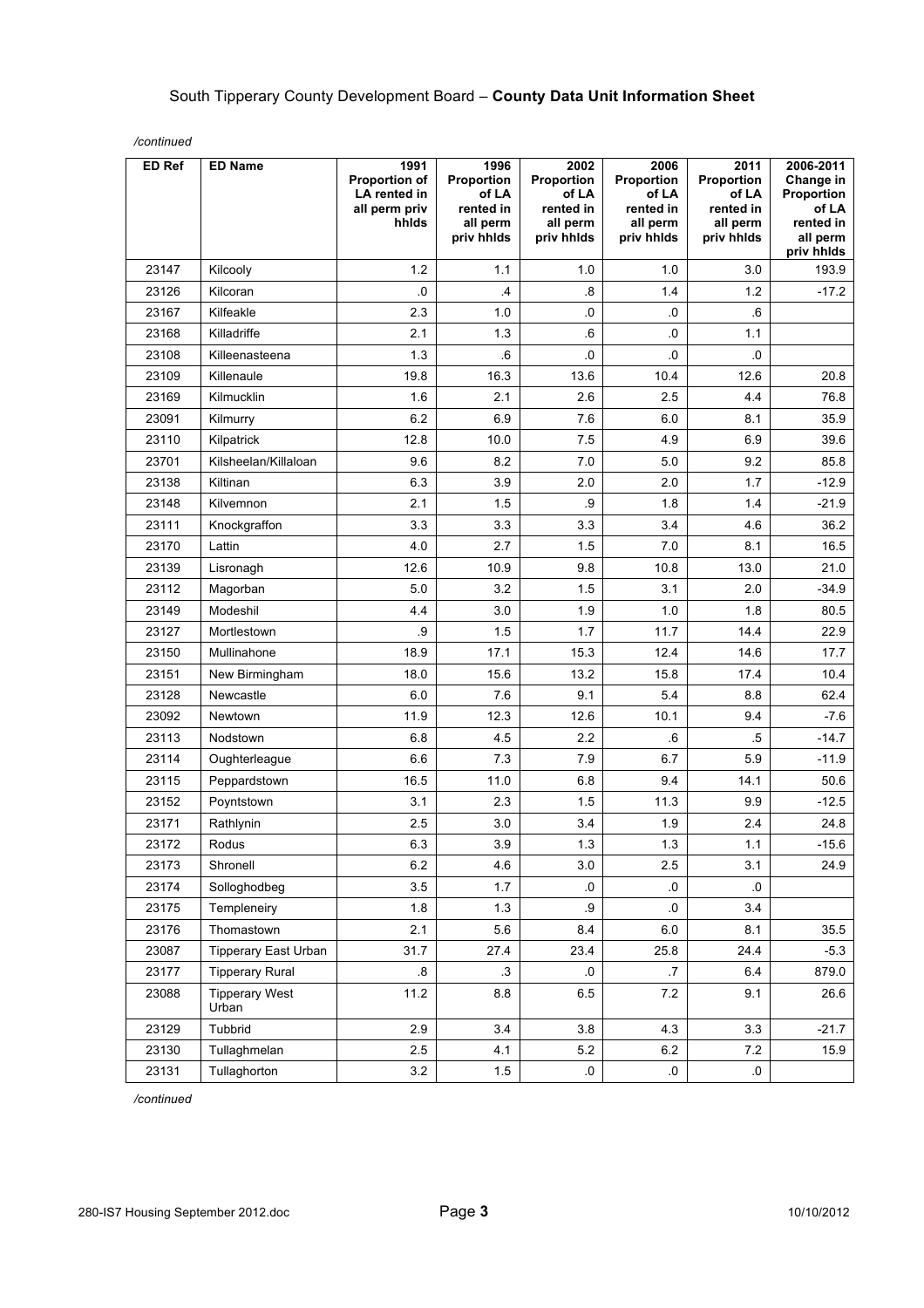*/continued*

| ED Ref | <b>ED Name</b>         | 1991<br><b>Proportion of</b><br>LA rented in<br>all perm priv<br>hhids | 1996<br><b>Proportion</b><br>of LA<br>rented in<br>all perm<br>priv hhids | 2002<br><b>Proportion</b><br>of LA<br>rented in<br>all perm<br>priv hhids | 2006<br>Proportion<br>of LA<br>rented in<br>all perm<br>priv hhids | 2011<br><b>Proportion</b><br>of LA<br>rented in<br>all perm<br>priv hhids | 2006-2011<br>Change in<br>Proportion<br>of LA<br>rented in<br>all perm<br>priv hhids |
|--------|------------------------|------------------------------------------------------------------------|---------------------------------------------------------------------------|---------------------------------------------------------------------------|--------------------------------------------------------------------|---------------------------------------------------------------------------|--------------------------------------------------------------------------------------|
| 23116  | Tullamain              | 8.3                                                                    | 4.6                                                                       | 1.7                                                                       | 2.7                                                                | 3.3                                                                       | 26.1                                                                                 |
|        | <b>South Tipperary</b> | 11.2                                                                   | 9.5                                                                       | 8.1                                                                       | 8.2                                                                |                                                                           |                                                                                      |

| ED Ref | <b>ED Name</b>           | 1991<br><b>Proportion of</b><br>private rented<br>in all perm<br>priv hhids | 1996<br><b>Proportion</b><br>of private<br>rented in<br>all perm<br>priv hhids | 2002<br>Proportion<br>of private<br>rented in<br>all perm<br>priv hhids | 2006<br>Proportion<br>of private<br>rented in<br>all perm<br>priv hhids | 2011<br><b>Proportion</b><br>of private<br>rented in<br>all perm<br>priv hhids | 2006-2011<br>Change in<br>Proportion<br>of private<br>rented in<br>all perm<br>priv hhids |
|--------|--------------------------|-----------------------------------------------------------------------------|--------------------------------------------------------------------------------|-------------------------------------------------------------------------|-------------------------------------------------------------------------|--------------------------------------------------------------------------------|-------------------------------------------------------------------------------------------|
|        |                          |                                                                             |                                                                                |                                                                         |                                                                         |                                                                                |                                                                                           |
| 23140  | Anner                    | .0                                                                          | 1.6                                                                            | 2.8                                                                     | 6.7                                                                     | 4.5                                                                            | $-31.8$                                                                                   |
| 23117  | Ardfinnan                | 3.5                                                                         | 3.2                                                                            | 2.8                                                                     | 4.5                                                                     | 7.0                                                                            | 53.7                                                                                      |
| 23093  | Ardmayle                 | .6                                                                          | 1.3                                                                            | 1.9                                                                     | 2.1                                                                     | 2.8                                                                            | 32.0                                                                                      |
| 23094  | Ardsallagh               | $\boldsymbol{.8}$                                                           | 1.5                                                                            | 2.2                                                                     | 7.0                                                                     | 7.1                                                                            | 1.3                                                                                       |
| 23141  | <b>Ballingarry</b>       | 1.6                                                                         | 2.0                                                                            | 2.3                                                                     | 3.2                                                                     | 7.0                                                                            | 117.3                                                                                     |
| 23118  | Ballybacon               | .0                                                                          | 1.6                                                                            | 2.6                                                                     | 4.1                                                                     | 5.8                                                                            | 43.8                                                                                      |
| 23153  | Ballycarron              | 1.7                                                                         | 8.                                                                             | .0                                                                      | .0                                                                      | 6.9                                                                            |                                                                                           |
| 23132  | Ballyclerahan            | .9                                                                          | 4.1                                                                            | 5.7                                                                     | 7.0                                                                     | 11.8                                                                           | 69.4                                                                                      |
| 23154  | <b>Ballygriffin</b>      | .0                                                                          | 8.5                                                                            | 1.5                                                                     | 4.9                                                                     | 1.2                                                                            | $-75.3$                                                                                   |
| 23155  | Ballykisteen             | 1.2                                                                         | 1.2                                                                            | 1.1                                                                     | 5.7                                                                     | 17.9                                                                           | 211.0                                                                                     |
| 23142  | <b>Ballyphilip</b>       | 5.8                                                                         | 3.9                                                                            | 2.4                                                                     | 3.0                                                                     | 2.0                                                                            | -34.4                                                                                     |
| 23119  | Ballyporeen              | 5.8                                                                         | 5.4                                                                            | 5.1                                                                     | 3.9                                                                     | 5.1                                                                            | 29.4                                                                                      |
| 23095  | Ballysheehan             | 1.8                                                                         | 1.2                                                                            | $\boldsymbol{.8}$                                                       | 3.6                                                                     | 6.5                                                                            | 80.4                                                                                      |
| 23156  | Bansha                   | 6.1                                                                         | 8.6                                                                            | 10.7                                                                    | 7.3                                                                     | 10.7                                                                           | 45.7                                                                                      |
| 23157  | <b>Bruis</b>             | $\overline{\mathbf{0}}$                                                     | 1.3                                                                            | 2.3                                                                     | 4.9                                                                     | 7.2                                                                            | 47.0                                                                                      |
| 23143  | <b>Buolick</b>           | 3.7                                                                         | 3.5                                                                            | 3.3                                                                     | 4.8                                                                     | 7.3                                                                            | 53.9                                                                                      |
| 23120  | <b>Burncourt</b>         | .9                                                                          | 8.                                                                             | $\boldsymbol{.8}$                                                       | 4.3                                                                     | 3.8                                                                            | $-10.9$                                                                                   |
| 23121  | Caher                    | 11.9                                                                        | 14.1                                                                           | 15.6                                                                    | 19.8                                                                    | 23.7                                                                           | 19.6                                                                                      |
| 23158  | Cappagh                  | 2.2                                                                         | 3.3                                                                            | 4.4                                                                     | 4.9                                                                     | 9.1                                                                            | 84.3                                                                                      |
| 23089  | Carrick-On-Suir Rural    | 4.5                                                                         | 6.7                                                                            | 8.3                                                                     | 5.7                                                                     | 6.6                                                                            | 16.3                                                                                      |
| 23083  | Carrick-On-Suir<br>Urban | 6.2                                                                         | 9.0                                                                            | 11.4                                                                    | 16.1                                                                    | 19.1                                                                           | 18.3                                                                                      |
| 23082  | Carrickbeg Urban         | 7.8                                                                         | 7.6                                                                            | 7.4                                                                     | 10.2                                                                    | 16.9                                                                           | 65.8                                                                                      |
| 23096  | <b>Cashel Rural</b>      | 1.6                                                                         | 3.2                                                                            | 4.3                                                                     | 11.2                                                                    | 28.4                                                                           | 153.6                                                                                     |
| 23084  | Cashel Urban             | 9.3                                                                         | 12.3                                                                           | 15.0                                                                    | 20.3                                                                    | 29.6                                                                           | 45.6                                                                                      |
| 23122  | Clogheen                 | 3.9                                                                         | 5.0                                                                            | 5.9                                                                     | 7.0                                                                     | 10.7                                                                           | 51.3                                                                                      |
| 23097  | Clogher                  | 1.8                                                                         | 1.6                                                                            | 1.4                                                                     | 3.0                                                                     | 3.9                                                                            | 30.5                                                                                      |
| 23159  | Clonbeg                  | 2.2                                                                         | 2.7                                                                            | 3.1                                                                     | 3.8                                                                     | 9.0                                                                            | 139.1                                                                                     |
| 23098  | Cloneen                  | $\overline{\mathbf{0}}$                                                     | 2.6                                                                            | 4.5                                                                     | 2.3                                                                     | 3.4                                                                            | 48.4                                                                                      |
| 23085  | Clonmel East Urban       | 11.7                                                                        | 18.3                                                                           | 23.1                                                                    | 25.2                                                                    | 31.8                                                                           | 26.3                                                                                      |
| 23133  | <b>Clonmel Rural</b>     | 5.7                                                                         | 8.6                                                                            | 10.6                                                                    | 15.3                                                                    | 22.6                                                                           | 47.5                                                                                      |
| 23086  | Clonmel West Urban       | 8.9                                                                         | 10.3                                                                           | 11.5                                                                    | 13.7                                                                    | 17.8                                                                           | 30.2                                                                                      |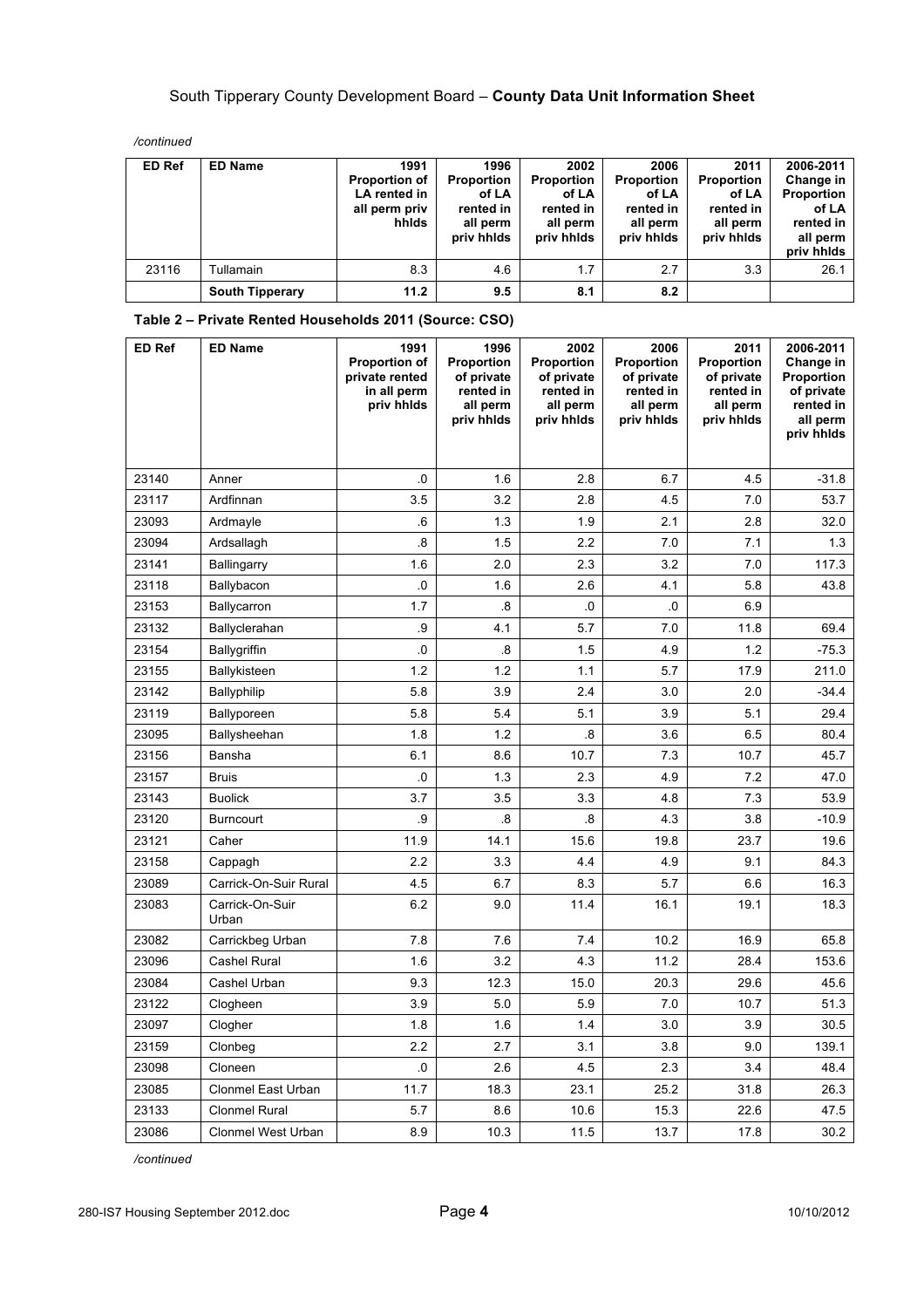| ED Ref | <b>ED Name</b>        | 1991<br><b>Proportion of</b><br>private rented<br>in all perm<br>priv hhids | 1996<br>Proportion<br>of private<br>rented in<br>all perm | 2002<br>Proportion<br>of private<br>rented in<br>all perm | 2006<br>Proportion<br>of private<br>rented in<br>all perm | 2011<br><b>Proportion</b><br>of private<br>rented in<br>all perm | 2006-2011<br>Change in<br>Proportion<br>of private<br>rented in |
|--------|-----------------------|-----------------------------------------------------------------------------|-----------------------------------------------------------|-----------------------------------------------------------|-----------------------------------------------------------|------------------------------------------------------------------|-----------------------------------------------------------------|
|        |                       |                                                                             | priv hhlds                                                | priv hhlds                                                | priv hhlds                                                | priv hhids                                                       | all perm<br>priv hhids                                          |
| 23099  | <b>Clonoulty East</b> | 1.6                                                                         | 3.5                                                       | 5.0                                                       | 4.8                                                       | 7.0                                                              | 46.8                                                            |
| 23100  | <b>Clonoulty West</b> | 4.3                                                                         | 4.8                                                       | 5.3                                                       | 4.6                                                       | 3.9                                                              | $-14.3$                                                         |
| 23101  | Colman                | 5.2                                                                         | 5.5                                                       | 5.7                                                       | 2.4                                                       | 8.7                                                              | 263.5                                                           |
| 23123  | Coolagarranroe        | 1.4                                                                         | 3.0                                                       | 4.4                                                       | 4.7                                                       | 4.4                                                              | $-6.6$                                                          |
| 23102  | Cooleagh              | .8                                                                          | 1.8                                                       | 2.8                                                       | 5.2                                                       | 5.8                                                              | 11.3                                                            |
| 23144  | Crohane               | .0                                                                          | .0                                                        | .0                                                        | 1.3                                                       | 2.2                                                              | 73.9                                                            |
| 23160  | Cullen                | 4.9                                                                         | 6.5                                                       | 8.0                                                       | 6.9                                                       | 9.5                                                              | 37.4                                                            |
| 23161  | Curraheen             | .0                                                                          | .6                                                        | 1.1                                                       | 2.8                                                       | 5.7                                                              | 103.8                                                           |
| 23124  | Derrygrath            | 1.4                                                                         | 2.2                                                       | 2.9                                                       | 3.3                                                       | 2.1                                                              | $-37.5$                                                         |
| 23162  | Donohill              | 6.6                                                                         | 2.7                                                       | 4.6                                                       | 5.5                                                       | 6.1                                                              | 11.1                                                            |
| 23103  | Drangan               | 1.3                                                                         | 1.2                                                       | 1.1                                                       | 1.9                                                       | 5.7                                                              | 193.6                                                           |
| 23163  | Drumwood              | 2.7                                                                         | 2.5                                                       | 2.2                                                       | 2.5                                                       | 9.7                                                              | 291.6                                                           |
| 23164  | Emly                  | 3.3                                                                         | 2.4                                                       | 1.6                                                       | 1.5                                                       | 12.1                                                             | 720.2                                                           |
| 23145  | Farranrory            | .0                                                                          | 1.6                                                       | 3.0                                                       | 4.7                                                       | 2.5                                                              | $-45.4$                                                         |
| 23146  | Fennor                | 3.5                                                                         | 3.3                                                       | 3.2                                                       | 2.3                                                       | 5.5                                                              | 143.1                                                           |
| 23104  | Fethard               | 4.8                                                                         | 6.6                                                       | 8.2                                                       | 10.2                                                      | 17.9                                                             | 74.2                                                            |
| 23105  | Gaile                 | 4.6                                                                         | 4.6                                                       | 4.6                                                       | 10.7                                                      | 18.7                                                             | 74.6                                                            |
| 23090  | Garrangibbon          | 1.4                                                                         | 3.7                                                       | 5.5                                                       | 4.4                                                       | 6.0                                                              | 35.8                                                            |
| 23165  | Glengar               | 1.3                                                                         | 1.9                                                       | 2.6                                                       | 2.4                                                       | 4.3                                                              | 78.3                                                            |
| 23166  | Golden                | 1.9                                                                         | 3.3                                                       | 4.7                                                       | 5.5                                                       | 9.3                                                              | 70.7                                                            |
| 23106  | Graigue               | $.0\,$                                                                      | 2.4                                                       | 4.4                                                       | 4.4                                                       | 6.8                                                              | 53.4                                                            |
| 23107  | Graystown             | 8.                                                                          | 2.1                                                       | 3.4                                                       | 8.                                                        | 5.5                                                              | 633.8                                                           |
| 23134  | Inishlounaght         | 5.6                                                                         | 7.2                                                       | 8.4                                                       | 9.8                                                       | 16.7                                                             | 71.5                                                            |
| 23135  | Kilcash               | 2.1                                                                         | 3.9                                                       | 5.1                                                       | 4.3                                                       | 7.0                                                              | 63.2                                                            |
| 23125  | Kilcommon             | 4.5                                                                         | 8.4                                                       | 11.5                                                      | 14.4                                                      | 20.1                                                             | 39.2                                                            |
| 23147  | Kilcooly              | 3.7                                                                         | 3.9                                                       | 4.2                                                       | 3.1                                                       | 4.0                                                              | 30.6                                                            |
| 23126  | Kilcoran              | 3.7                                                                         | 3.0                                                       | 2.5                                                       | 3.6                                                       | 4.7                                                              | 32.5                                                            |
| 23167  | Kilfeakle             | 5.3                                                                         | 5.9                                                       | 6.5                                                       | 9.9                                                       | 8.9                                                              | $-10.1$                                                         |
| 23168  | Killadriffe           | 4.9                                                                         | 3.0                                                       | 1.3                                                       | 2.5                                                       | 5.5                                                              | 122.7                                                           |
| 23108  | Killeenasteena        | 1.3                                                                         | 1.4                                                       | 1.6                                                       | 4.1                                                       | 5.1                                                              | 25.3                                                            |
| 23109  | Killenaule            | 2.7                                                                         | 5.3                                                       | 7.4                                                       | 9.9                                                       | 15.6                                                             | 58.4                                                            |
| 23169  | Kilmucklin            | 4.7                                                                         | 4.3                                                       | 3.9                                                       | 3.1                                                       | 6.6                                                              | 112.2                                                           |
| 23091  | Kilmurry              | 3.1                                                                         | 2.5                                                       | 1.9                                                       | 2.6                                                       | 1.6                                                              | $-36.6$                                                         |
| 23110  | Kilpatrick            | 2.1                                                                         | 3.3                                                       | 4.5                                                       | 8.5                                                       | 13.8                                                             | 62.9                                                            |
| 23701  | Kilsheelan/Killaloan  | 3.2                                                                         | 4.2                                                       | 5.1                                                       | 7.0                                                       | 11.6                                                             | 67.2                                                            |
| 23138  | Kiltinan              | 8.9                                                                         | 9.0                                                       | 9.1                                                       | 6.9                                                       | 6.0                                                              | $-12.9$                                                         |
| 23148  | Kilvemnon             | 1.1                                                                         | 2.0                                                       | 2.8                                                       | $\cdot$ 0                                                 | $6.2\,$                                                          |                                                                 |
| 23111  | Knockgraffon          | .6                                                                          | 2.0                                                       | 3.3                                                       | 4.7                                                       | 4.6                                                              | $-1.0$                                                          |
| 23170  | Lattin                | 3.2                                                                         | 4.6                                                       | 5.9                                                       | 3.2                                                       | 2.7                                                              | $-14.6$                                                         |
| 23139  | Lisronagh             | 1.8                                                                         | 4.0                                                       | 5.5                                                       | 5.6                                                       | 6.7                                                              | 19.4                                                            |
| 23112  | Magorban              | 3.4                                                                         | 3.2                                                       | 3.1                                                       | $2.5\,$                                                   | 12.6                                                             | 408.8                                                           |

*/continued*